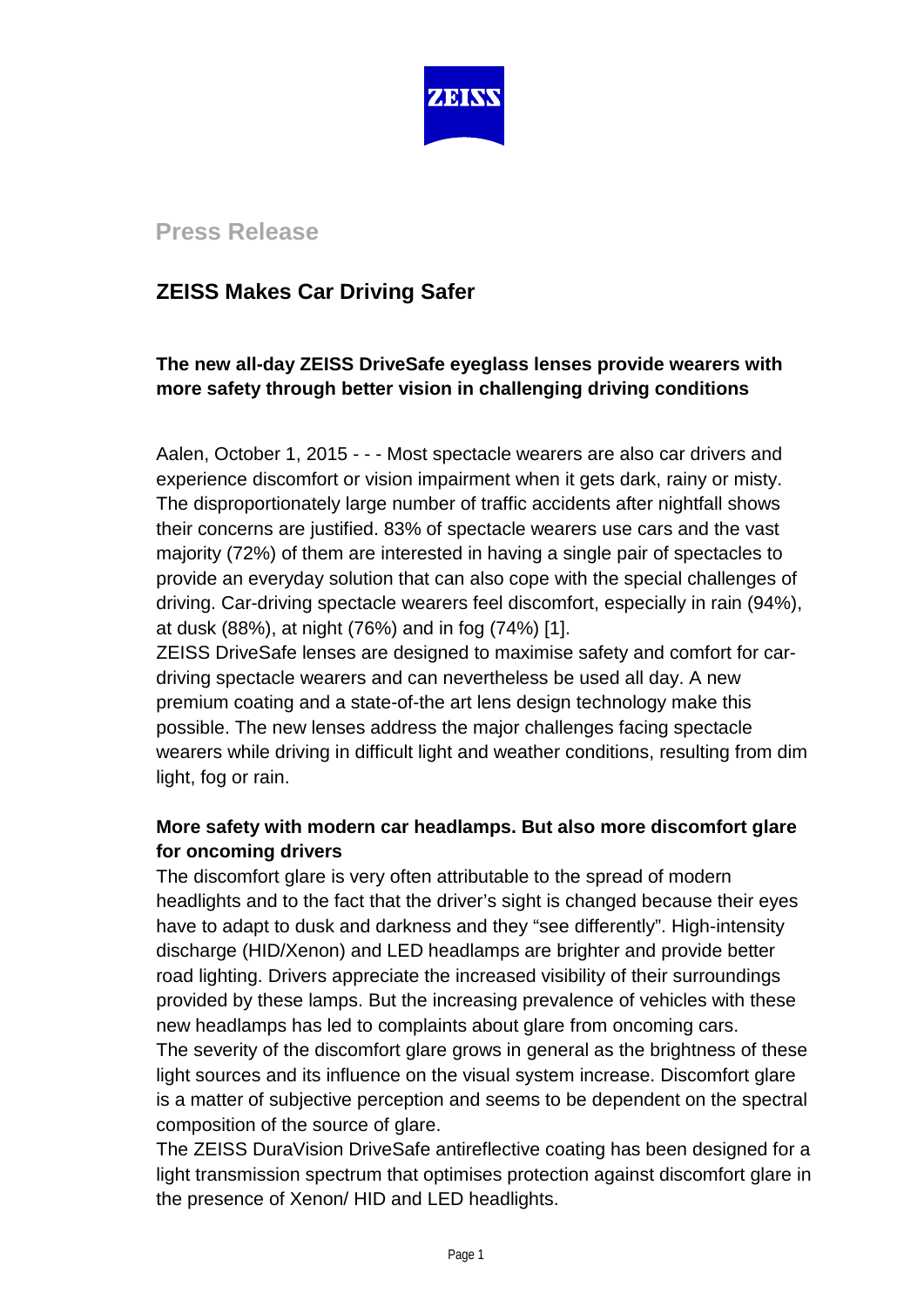

To assess the effectiveness of the ZEISS DuraVision DriveSafe coating versus two other premium ZEISS anti-reflective coatings, a study compared its efficacy for visual comfort while being subjected to glare and for perceived glare under controlled setup conditions. ZEISS DriveSafe Coating was strongly preferred by almost 50% of test subjects over the alternative coatings, and was seen as being "most comfortable in order to see the low-contrast optotype while being glared with the white light LED setup" [2]. The new coating was rated best for "least perceived glare" compared to the other premium AR coatings. Although the new coating can reduce perceived glare by reducing a portion of the visible spectrum, it still ensures maximum ability to see the surrounding environment for safe night driving. Like the ZEISS DuraVision Platinum coating, the lenses coated with DriveSafe are very robust, dirt-resistant and easy to clean while offering first-rate anti-reflective properties.

## **The challenge of complex visual tasks while driving**

Driving presents a complex and changing set of requirements, may it be varying light or weather conditions. Drivers must contend with a rapidly alternating set of circumstances that require them to constantly redirect their attention. There are only a few other situations in daily life with similar high demand for dynamic vision like driving a car. So even for single vision lenses, but particularly with progressive lenses, it is important to map the distribution of optical power in a spectacle lens to the spatial and temporal composition of the environment and tasks.

One requirement is the view of the road ahead to anticipate future turns and any required acceleration or stopping. Another is peripheral awareness of spatial location within traffic flow as well as the detection of potential threats posed by other drivers or road hazards. Yet another is the information presented in multiple visual displays on the instrumentation panel both straightahead and to the side. These requirements are compounded by the need to check several mirrors in order to remain aware of traffic that is approaching from behind.

The dynamics of the vision process while driving include changes of gaze direction, convergence and accommodation. Both the focus of attention and the visual dynamics are powerful influences on driving safety [3].

To better understand the requirements for dynamic vision while driving a car, ZEISS commissioned a study by the Research Institute of Automotive Engineering and Vehicle Engines Stuttgart (FKFS) using a modified car in a real world course. The setup included head and eye tracking systems to observe drivers' visual behaviour.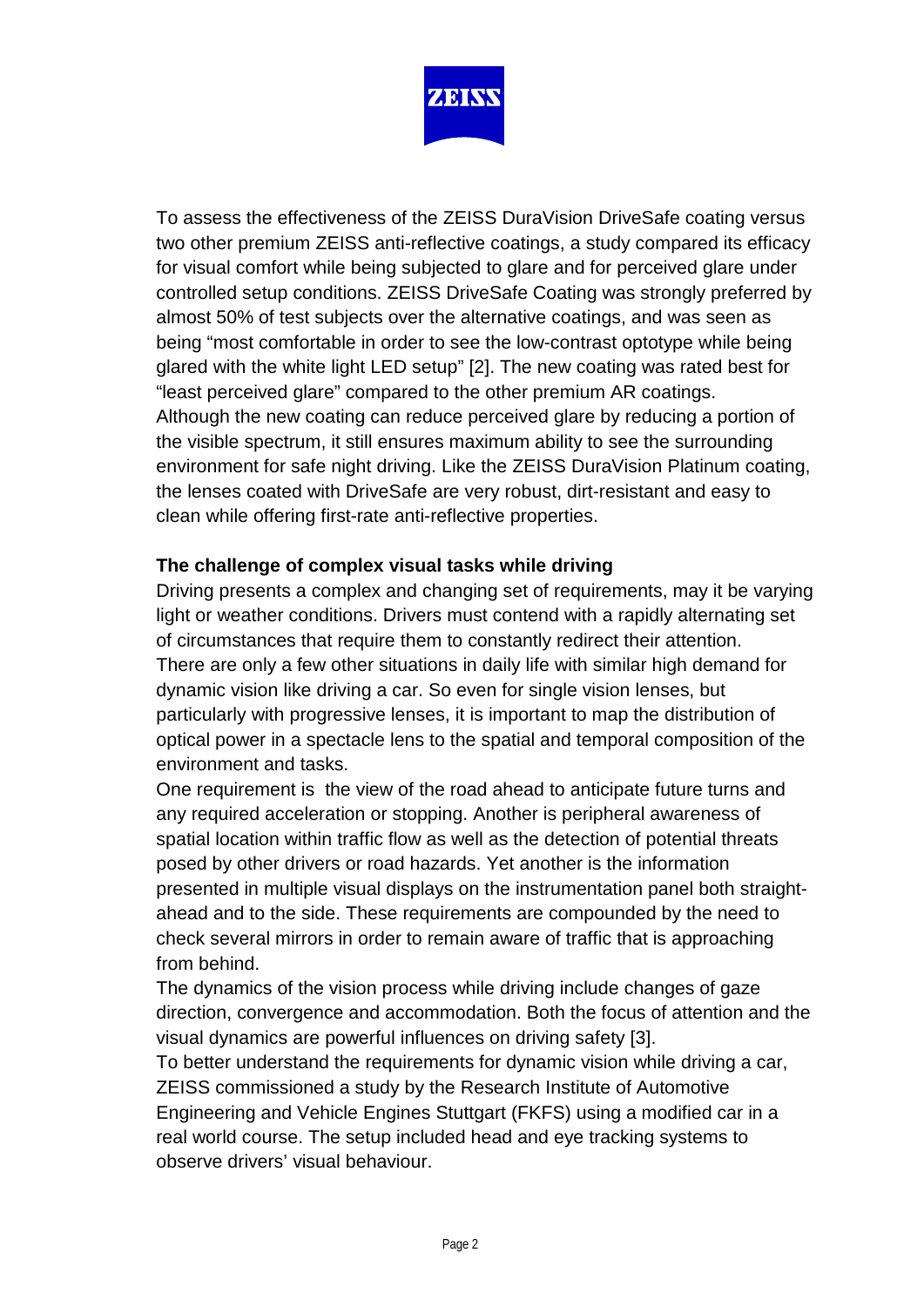

The study found that drivers focus on the road ahead and distant moving objects about 97% of the time, look at the dashboard 2% of the time and alternate viewing dynamically between the several rear-view mirrors 1% of the time [4].

In the visual dynamics of driving, head and eye movements interact and are coordinated. Progressive lens wearers need to move their heads more than single vision wearers do in order to avoid zones that do not provide the correct addition power for the task or that have higher levels of aberration. A further finding of ZEISS's research is that the closest object viewed on the instrument panel is approximately 50-75 cm away from the driver's eye. This implies that while driving, the near zone of a progressive lens, designed for a much closer distance, is virtually unused.

The new ZEISS DriveSafe lens design was established to provide excellent visual dynamics. Therefore the lens design is optimized for adjusted pupil size as well as for uncompromised distance vision. Because quick glances at the instrument panel are essential for accurate information, the entire ZEISS DriveSafe design is tailored to relieve the specific head-eye-movements. For progressive lenses additional optimized vision zones allow for quick transition in the intermediate zone and provide the wearer with appropriate near vision for typical tasks in all day life. Taking all these factors into account, the DriveSafe designs enhance the possibility of comfortable, unstressed driving and are entirely suitable for all-day use for all kinds of activities.

### **Luminance Design Technology to tackle the illumination challenge**

For several decades it has been sufficient to calculate the aberrations of spectacles by following a "chief ray" at any point. In effect, this means that the traditional calculation assumed that the pupil has an infinite small diameter. The ZEISS Luminance Design Technology overcomes limitations of the traditional appraoch which ignore a natural pupil size. The new method of lens computation optimizes dioptric powers using the entire beam of light passing through the pupil. The Luminance Design Technology was recently introduced for ZEISS progressive lens designs and is now also available for ZEISS DriveSafe lenses.

The result is a smoothening of dioptric microstructures for the moving eye that leads to improvement of overall clarity compared to traditional methods. For progressive lenses this optimization ensures a smooth transition from central to peripheral vision zones of the lens.

By studying the daily activities of spectacle lens wearers and using published research to establish pupil size at various levels of illumination, ZEISS has been able to determine the range of pupil sizes for specific activities. Based on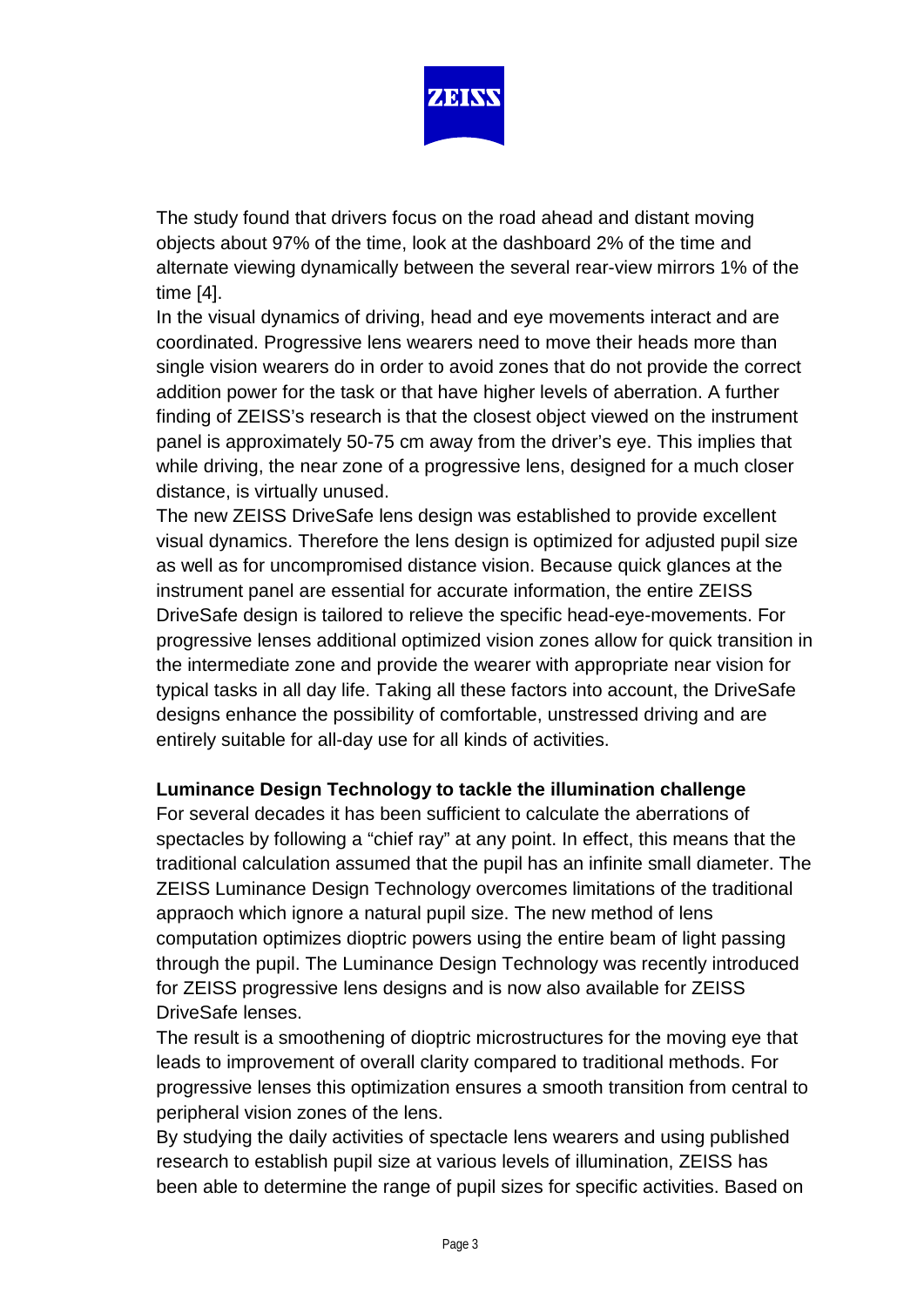

the average proportion of time spent performing each type of activity, a pupil diameter of 5mm and 4.3mm for single vision lenses and progressive lenses respectively, was chosen for optimization of ZEISS DriveSafe lenses. The Luminance Design Technology represents the latest innovation by ZEISS to advance the precision of spectacle lens design. By considering the vision needs of wearers in varying light conditions, it optimizes ZEISS DriveSafe for continuous wear, ensuring clarity in both bright and low light conditions.

### **Test wearers confirm high satisfaction with ZEISS DriveSafe**

Wearer trials [5] were conducted to compare the effectiveness and acceptance of ZEISS DriveSafe lenses in a driving scenario. The trials reveal very high satisfaction levels for the new lenses. The factors that were assessed included overall satisfaction while driving, driving in the dark and twilight, dynamic vision in near, intermediate and far vision, perception of colours, and dazzle from headlights. 97% of the test subjects were satisfied with the new lenses when driving, 94% doing everyday tasks, e.g. work in the office.

- (1) ZEISS data on file. Market research study (August 2013) with ECPs & consumers with 480 participants in USA and Germany
- (2) Niedenzu, Laura; Spektrale Einflüsse auf Blendung im Straßenverkehr im Zusammenhang mit Brillenglasbeschichtungen, Cal Zeiss Vision, HTW Aalen, 2014 (ZEISS study with 50 subjects, 2014) (3) Underwood, G.; Chapman, P.; Brocklhurst, N.; Underwood, J.; Crundall, D., Visual attention while driving: Sequences of eye fixations made by experienced and novice drivers, Ergonomics, 46, 629-646, 2003

(4) Study by ZEISS Vision Science Lab, Tuebingen, and Research Institute of Automotive Engineering and Vehicle Engines Stuttgart (FKFS). Data from 44 subjects was recorded totalling more than 33 hours net driving time.

(5) Internal wearer trial (ZEISS, Germany in 2014) with 50 subjects; and external wearer trials with 72 eye care professionals and consumers (Spain, 2014)

DuraVision ®, Luminance Design ® , i.Scription™ are registered trademarks of Carl Zeiss Vision GmbH.

### **Press contact**

Vision Care Joachim Kuss Phone +49 151 42112288 E-Mail: joachim.kuss@zeiss.com

**[www.zeiss.com/press](http://www.zeiss.com/press) [www.zeiss.com/vision-news](http://www.zeiss.com/vision-news)**

References: